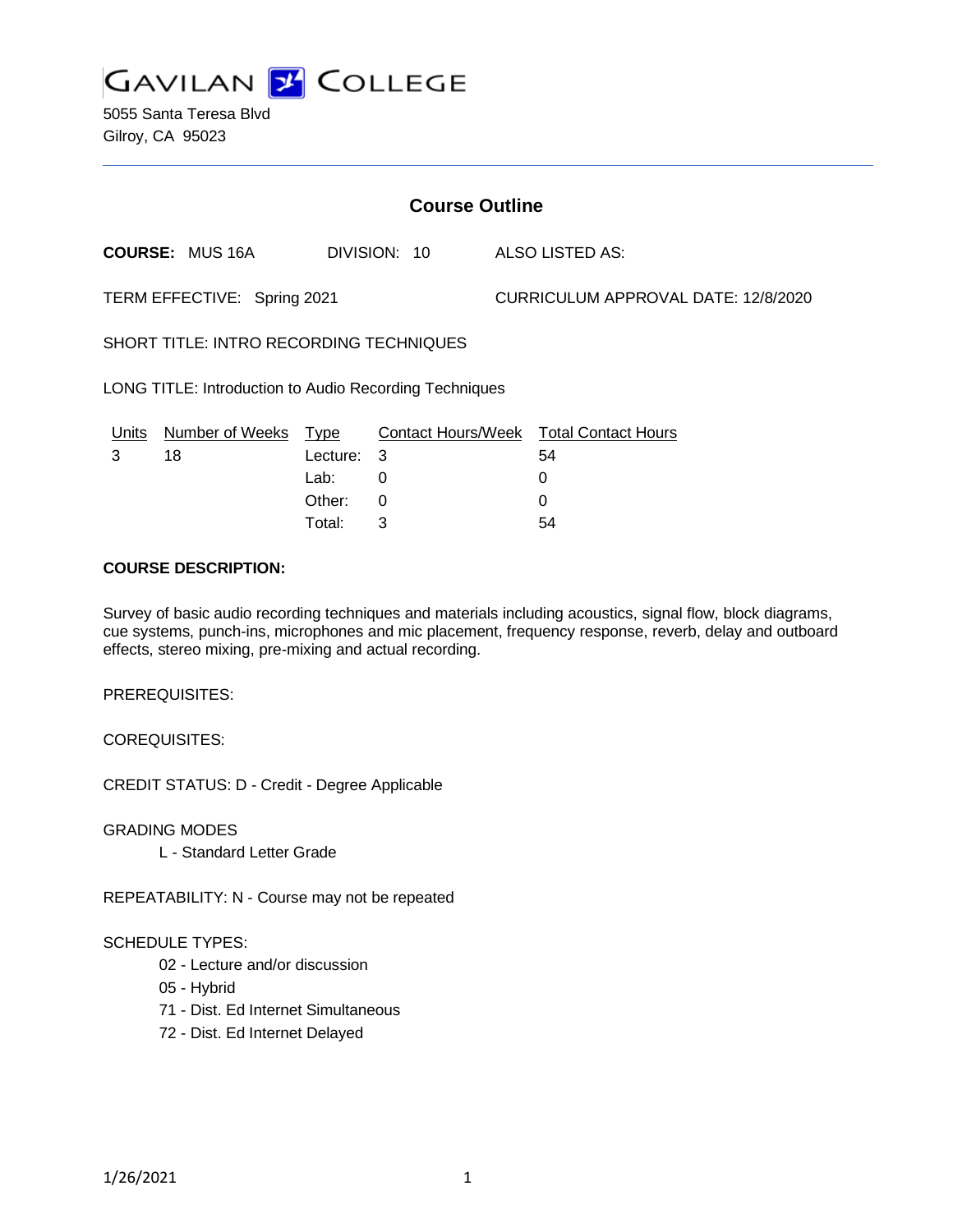# **STUDENT LEARNING OUTCOMES:**

1. The student will demonstrate the ability to analyze information and control processing of input signal.

Measure: Recording Production

PLO: 1, 3,

ILO: 2,7,3

GE-LO: c2, f2

Year assessed or anticipated year of assessment: 2013

2. The student will demonstrate and understanding of the acoustics of sound and music, and how to control acoustical elements.

Measure: Recording Production

PLO: 1, 3

ILO: 1,7

GE-LO: c2, f2

Year assessed or anticipated year of assessment: 2013

3. Students will develop specific technical skills related to home or professional recording.

Measure: Recording Production

PLO: 1, 3

ILO: 1,4,7,3

GE-LO: c2

Year assessed or anticipated year of assessment: 2013

4. Demonstrate ability to operate in a professional studio environment.

Measure: Recording Production

PLO: 1,3

ILO: 7,3,4

GE-LO: c2

Year assessed or anticipated year of assessment: 2013

PROGRAM LEARNING OUTCOMES:

1) Listen, identify, and work conceptually with the elements of music: rhythm, harmony, melody, and structure.

2) Demonstrate proficiency in areas of performance appropriate to his/ her needs and interests, including historical and modern music

3) Identify styles of music, including historical periods, composers, performers, stylistic traits, cultural influences and performance practices.

4) Operate recording studio equipment using live and taped perfor?mance.

5) demonstrate basic proficiency in reading and writing of music notation.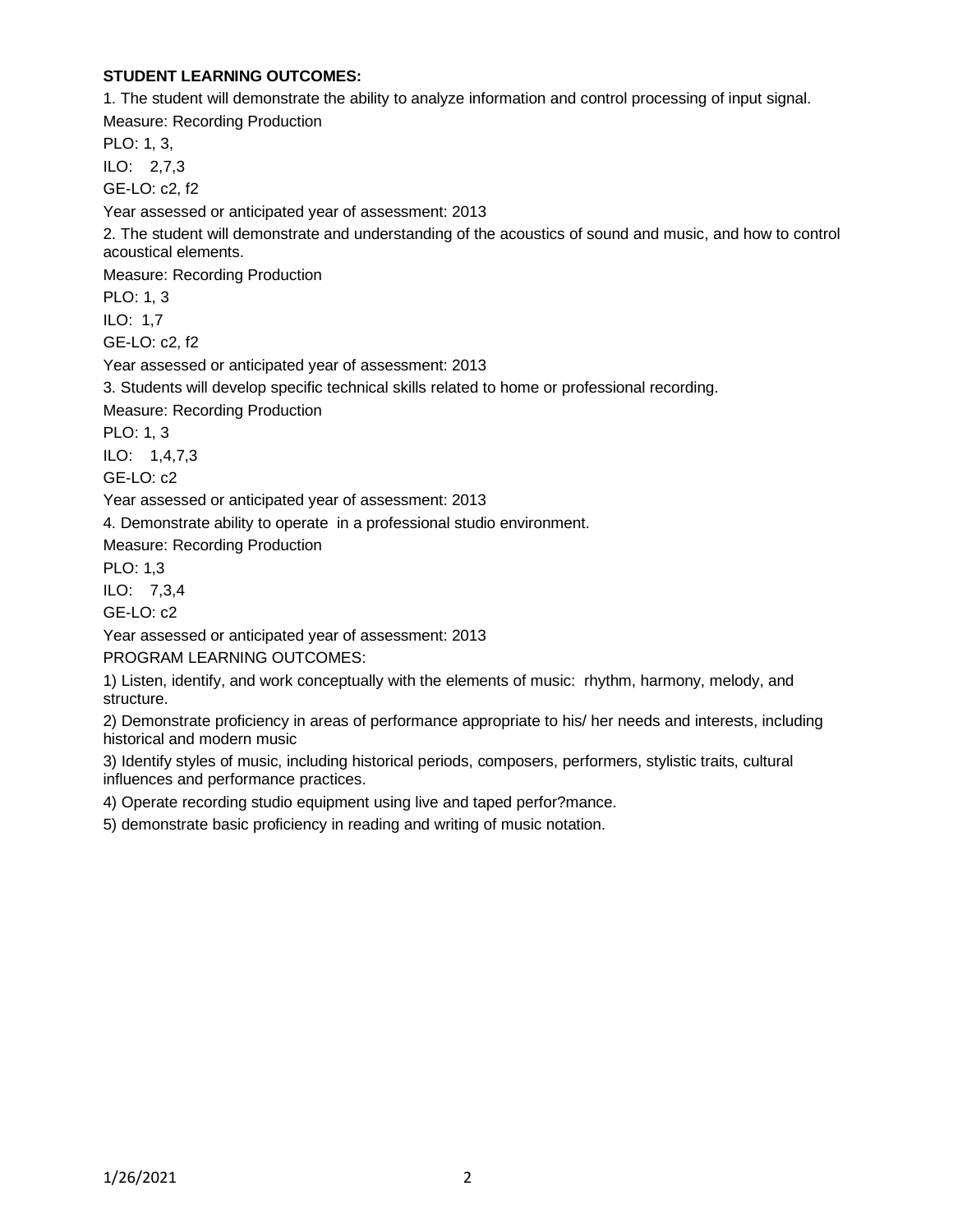## **CONTENT, STUDENT PERFORMANCE OBJECTIVES, OUT-OF-CLASS ASSIGNMENTS**

Curriculum Approval Date: 12/8/2020

### **DE MODIFICATION ONLY**

5 Hours

Introduction. Identification of basic equipment.

Home work: reading assignments.

Objectives: Students will read textbook, handouts. Students will discuss handout info, the textbook and be able to identify the basic equipment for recording

10 Hours

I Mixing Console, Monitor System, Signal Processors Signal flow and reading block diagrams .Microphones: dynamic, condenser, input/repro

our of class assignments: Read chapters in the book and prepare a visual diagram of the equipment to be placed in a journal. Take home test.

Objectives: Students will demonstrate knowledge of equipment through class discussions. Hands on demonstrations and engage in problem solving topics with regards to mic selection. Students will illustrate the ability to operate mixing consoles, monitor systems and signal processors.

10 Hours

Cue System. Punch-ins. Record Guitar Solo. Alternate ways of monitoring signals (sourceMic Placement. Frequency Response. Record/

Home work: Read chapter from the book and research the area for musicians willing to come in a record a guitar solo.

Objectives: Students will discuss the readings in class. They will begin the first step, using a hands on approach to recording. Students will have the opportunity to practice in the lab how to record, cue, and punch in guitar solos.

Students will then REVIEW AND take a MIDTERM EXAMINATION.

10 Hours

Record vocals and solo instrument. Live and studio Direct input instruments: electric bass, guitar,

Home work. Students will be asked to research in the library the different techniques on how to record vocals and solo instrument. Students will also read supplemental reading material in regards to live recording versus direct recording.

Objective: Students will be able to identify the best options based on factors such as environment, equipment to determine what technique to use in recording voice and solo instruments. Recording will be done using both techniques and later analyzed by the class to determine the best results.

5 Hours

Record all direct ensemble in commercial style. Basic stereo micing. Record choral group. Recording band with acoustic drums. Overhead micing, stereo mix, close Pre-mixing and assignment of instruments. 5 Hours

Home work: Students will be asked to prepare pre-mixing assignments for a ensemble to be recorded. In addition, students must make arrangements with a band or the Gavilan music ensemble to be recorded

Objective: Students will able to schedule and operate an entire recording session using a full ensemble. Students must be able to demonstrate the ability to properly diagram instrument assignments, use proper mic placement including the use of stereo mixing.

5 Hours

Reverb. Equalization. Delay units. Studio monitoring. Electronic effects.

Homework. Reading assignments

Objective: Students will recall the different functions of reverb, equalization and delay units. In addition, students will demonstrate how do add reverb, equalization and delay to final tracks.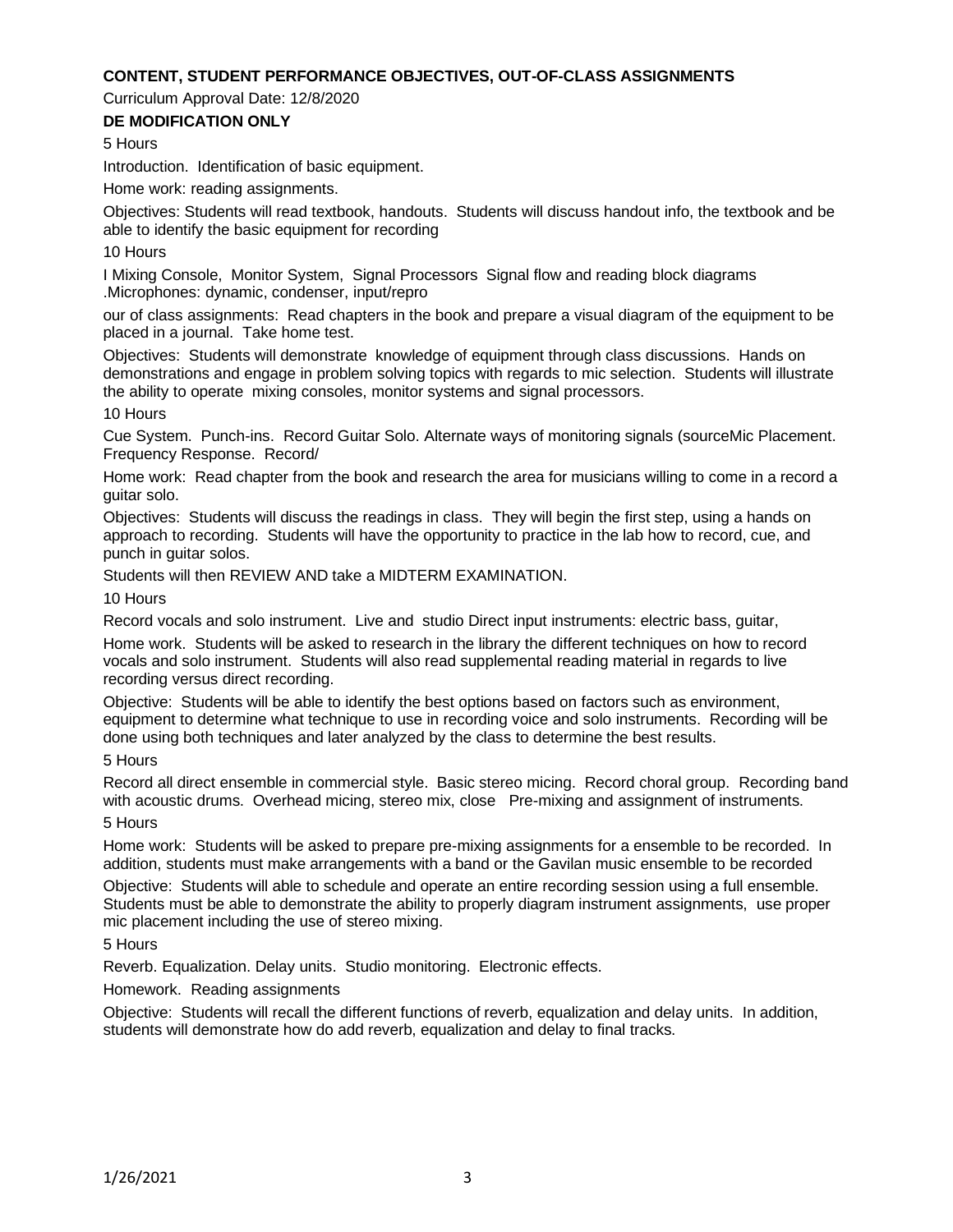## **METHODS OF INSTRUCTION:**

Lecture

## **METHODS OF EVALUATION:**

CATEGORY 1 - The types of writing assignments required: Percent range of total grade: 40 % to 60 % Written Homework Lab Reports Essay Exams Term or Other Papers CATEGORY 2 -The problem-solving assignments required: Percent range of total grade: 20 % to 30 % Homework Problems Quizzes Exams CATEGORY 3 -The types of skill demonstrations required: Percent range of total grade: 40 % to 60 % Field Work CATEGORY 4 - The types of objective examinations used in the course: Percent range of total grade: 10 % to 20 % Multiple Choice True/False Matching Items Other: performance

## **REPRESENTATIVE TEXTBOOKS:**

Bruce Bartlett. Practical Recording Techniques. Walthum, MA: Focal Press, 2013. Or other appropriate college level text. ISBN: 9781136125331 Reading level of text, Grade: 13Verified by: M. Amirkhanian